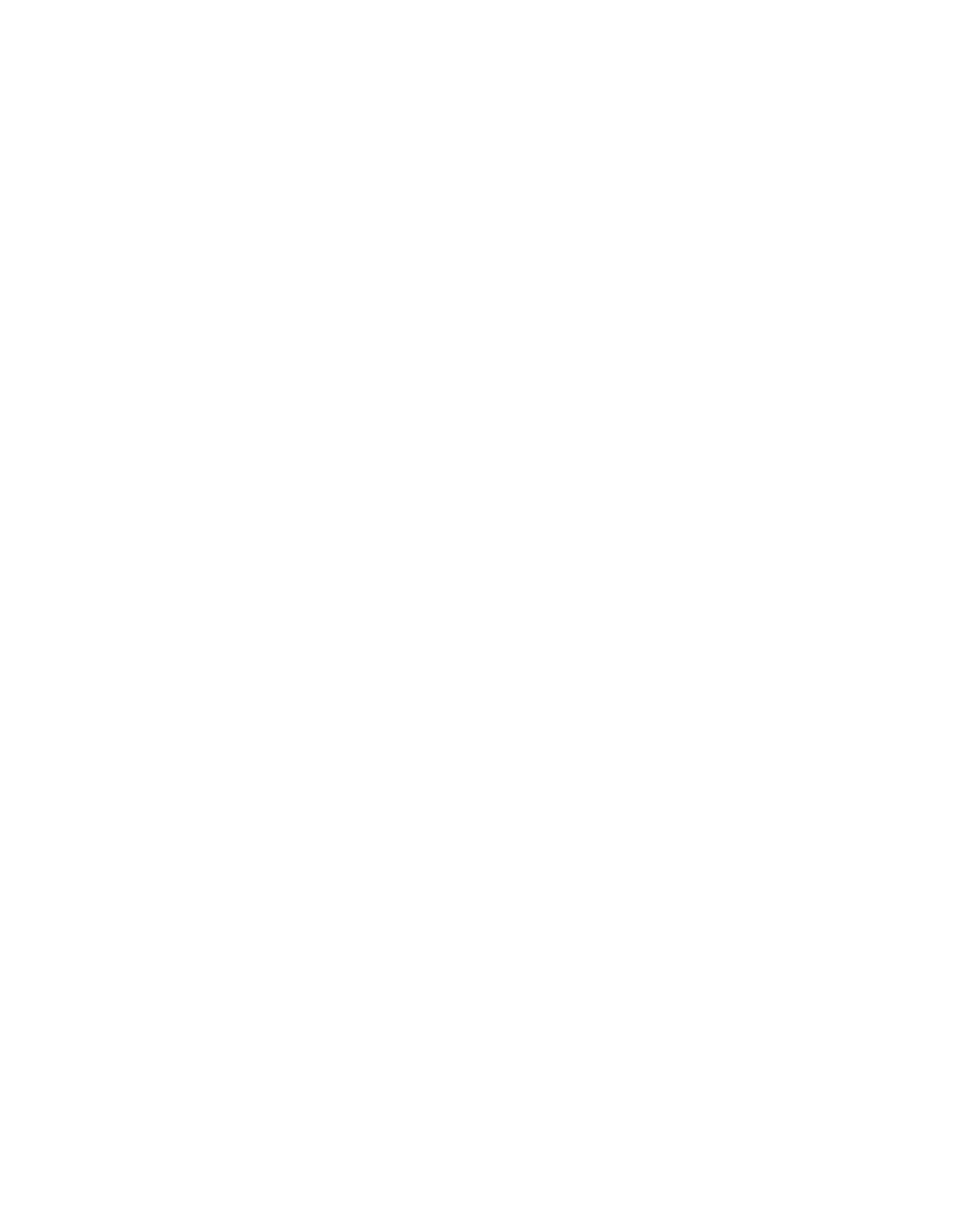# TABLE OF CONTENTS

| SESSION 1<br>Why You Should Go              | ı |
|---------------------------------------------|---|
| <b>SESSION 2</b><br>Calling and Strategy    | 4 |
| SESSION 3<br><b>Obstacles and Questions</b> |   |
| <b>SESSION 4</b><br>Are You Willing?        |   |

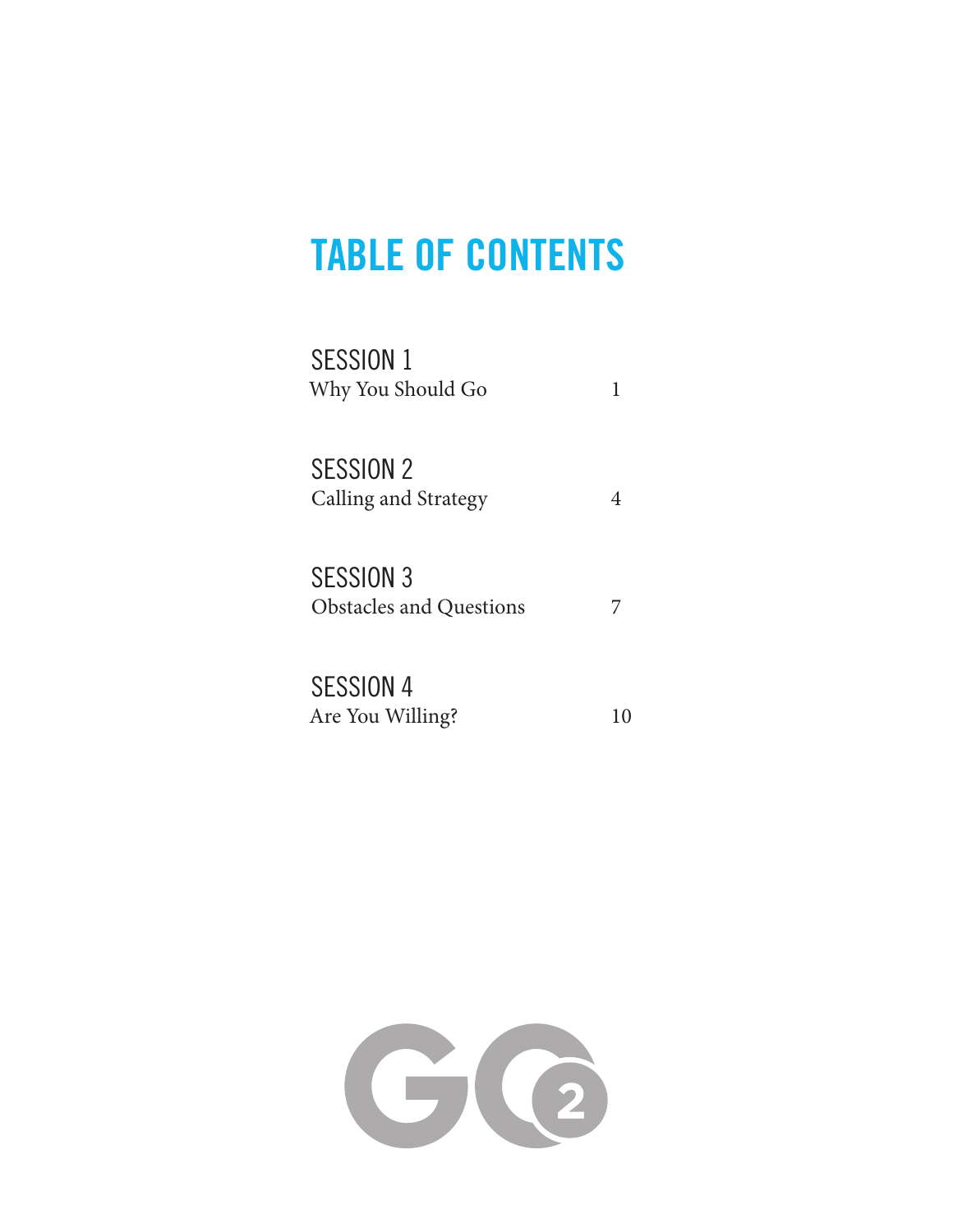# SESSION 1: WHY YOU SHOULD GO **PHILIPPIANS 1:20-22; MARK 16:15; MATTHEW 4:19-20**

#### MAIN POINT

Of all the factors that go into choosing a career, why shouldn't the mission of God be the largest?

# INTRODUCTION

- When you were younger, what did you want to be when you grew up?
- What factors caused that childhood dream to continue or to change?
- Rank the following factors in how you're currently determining your career path: passions/interests, financial considerations, family expectations, mission of God, skills and experience, and age/life stage.

Few people actually choose as a career what they dreamed about becoming when they were children. Even fewer place the mission of God as the highest priority in choosing a career path. As we begin this 4-week series, pray and ask God to speak to you about your life, career, and why His mission and kingdom purposes should be the greatest factors for you to consider.

## UNDERSTANDING

WATCH THE VIDEO, "SESSION 1: WHY YOU SHOULD GO."

• What is your initial reaction to the challenge to give at least the first two years after you graduate to spending some time on a church planting team or somewhere living strategically on mission?

ASK A VOLUNTEER TO READ PHILIPPIANS 1:20-22.

- What would you say is the "eager expectation and hope" of most college graduates?
- Should relationship with Christ impact what a person eagerly expects and hopes for? Has it for you? Explain.
- In your own words, what does the phrase "to live is Christ" mean?
- What was the "fruitful labor" Paul expected to occur by living in the world? Do you think we have this same expectation for every person in the body of Christ? Why or why not?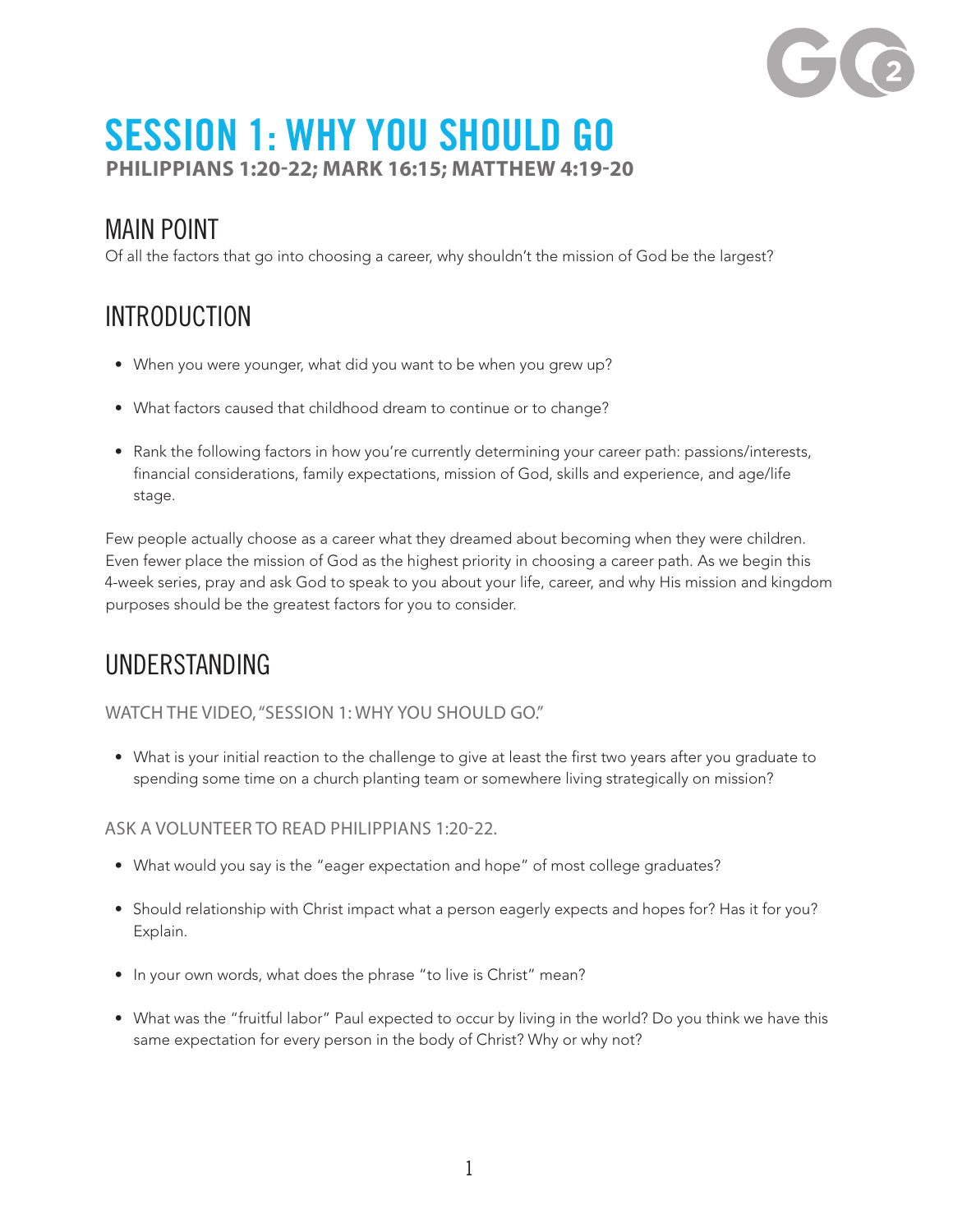For Paul, the entire purpose of life was to live for Christ. That's it. He knew the only reason he was alive was because God created and sustained him. For that reason, he had no interest in anything that didn't bring glory to his Creator. The same thing should be said of every believer in Christ. Your life in Christ is about Christ. As David explained in the video session, as a follower of Jesus, "my life is His to spend however He wants according to His plans. We've surrendered our right to determine the direction of our lives . . . We know from the Word His plan is to make His grace and His glory known and enjoyed among all the nations."

#### ASK A VOLUNTEER TO READ MARK 16:15.

• What is the central command that Jesus gave His disciples in this passage? How are we to carry this out?

As David explained, in order to carry out Christ's command, "We must move on to those places where He is not known." We have unique opportunities today to do so, and around graduation is a unique time in your life to explore those possibilities. David went so far as to ask, "What if God has designed the globalization of the marketplace for the spread of His name among the nations?"

• Read the parallel account of the Great Commission in Matthew 28:18-20. Why did Jesus lead His command with a statement of His authority? Why is it important that we understand the authority of Jesus in the command to preach the gospel to the world?

To carry out the Great Commission, the disciples had to clarify their belief about Him. They had to believe deeply that this One standing resurrected before them was more than just a man. He truly was God in flesh, God in power, and God in authority. He was the Messiah, and finally they were able to share that good news with everyone. As Jesus' disciples today, we have been given the same task, and understanding and believing in the authority of Jesus must precede our obedience.

• What promise did Jesus leave His disciples with at the close of Matthew 28:20? How does this promise answer why you should go, and live, and work strategically on mission?

#### ASK A VOLUNTEER TO READ MATTHEW 4:19-20.

• Why do you think Jesus chose to use the metaphor of fishing for men?

When someone follows Jesus, it's only the beginning of the journey. Those who follow Jesus are also formed by Jesus. Discipleship is the process by which we become the people Jesus wants us to be. But we are not just becoming something ambiguous; Jesus has a very specific formative purpose in mind for us, and that purpose includes His unique design of who we are. For these men, who knew everything there was to know about fishing, Jesus used those experiences to aid them in understanding their true purpose in life.

• Is there someone you know who embodies Jesus' call to fish for men? Who is it?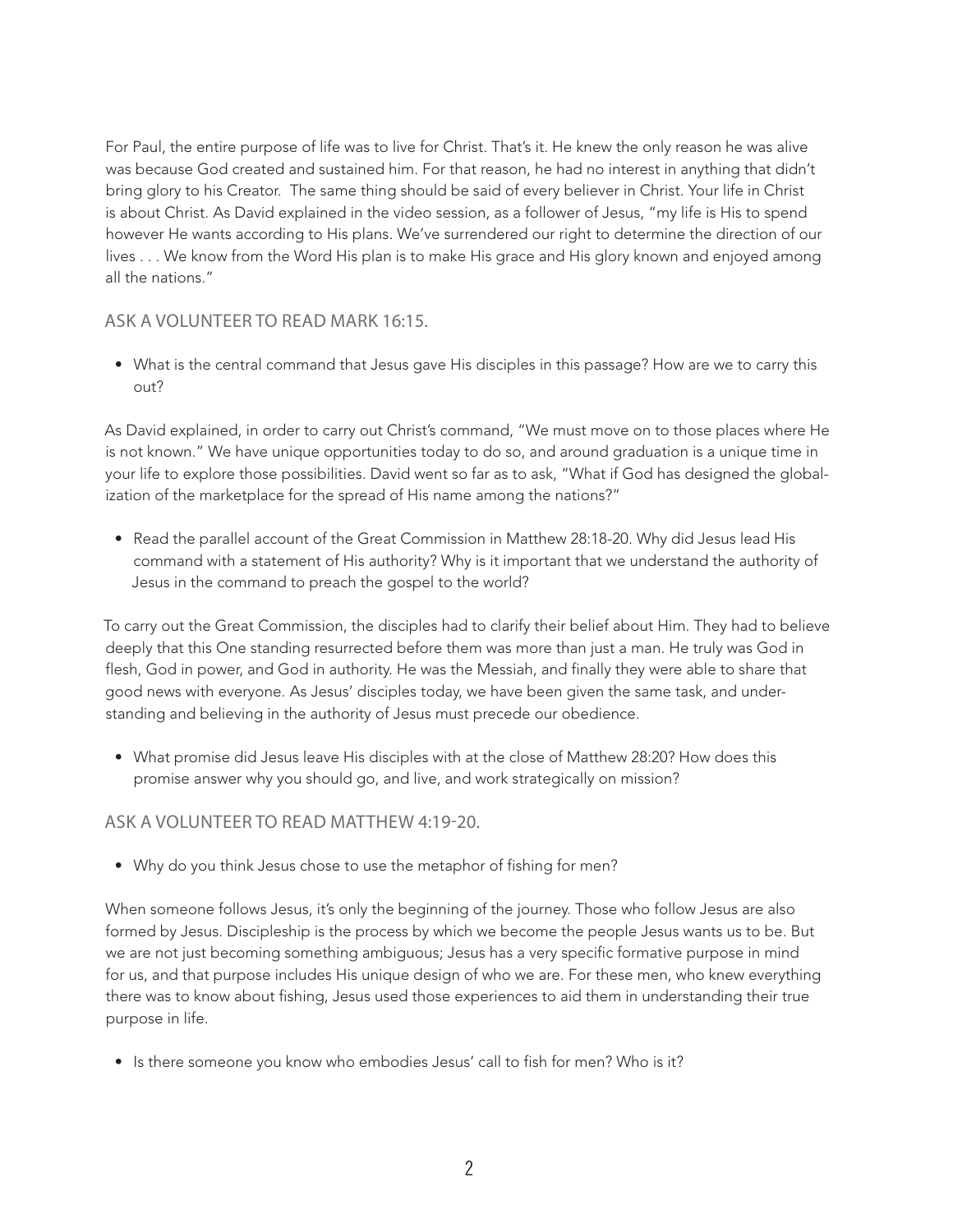• What is different about the way that person views people and situations in his or her life? What other kinds of habits characterize him or her?

As those who are following Jesus, there is a call on our lives. We are to live for something more than just getting through the day until tomorrow; we are meant to be engaged in extending God's kingdom in the world. No matter how ordinary we might think we are, God has given us all gifts and talents that should be put to use as we minister in His name. As we do, we will find ourselves fishing for men, just as these early disciples did. J.D. pointed out, "Calling into ministry is not something God gives to a sacred few in the body of Christ in a sacred experience that is conferred through a mystical moment. . . . The question is not if you are called, but where and how."

### APPLICATION

- How would you answer someone who asks the question, "Why should I give the first two years after I graduate to a church planting team or to living strategically on mission somewhere?"
- What obstacles do you think you'll face if you adopt this expectation to go?
- How can this group pray for you as we continue this study and as you consider giving your first two years after graduation to living on mission?

### PRAYER

Praise God for His authority in your life and call to join Him on mission. Ask Him to continue to help you grow in your expectation of what it means to follow Him and to show you where and how you can live strategically on mission.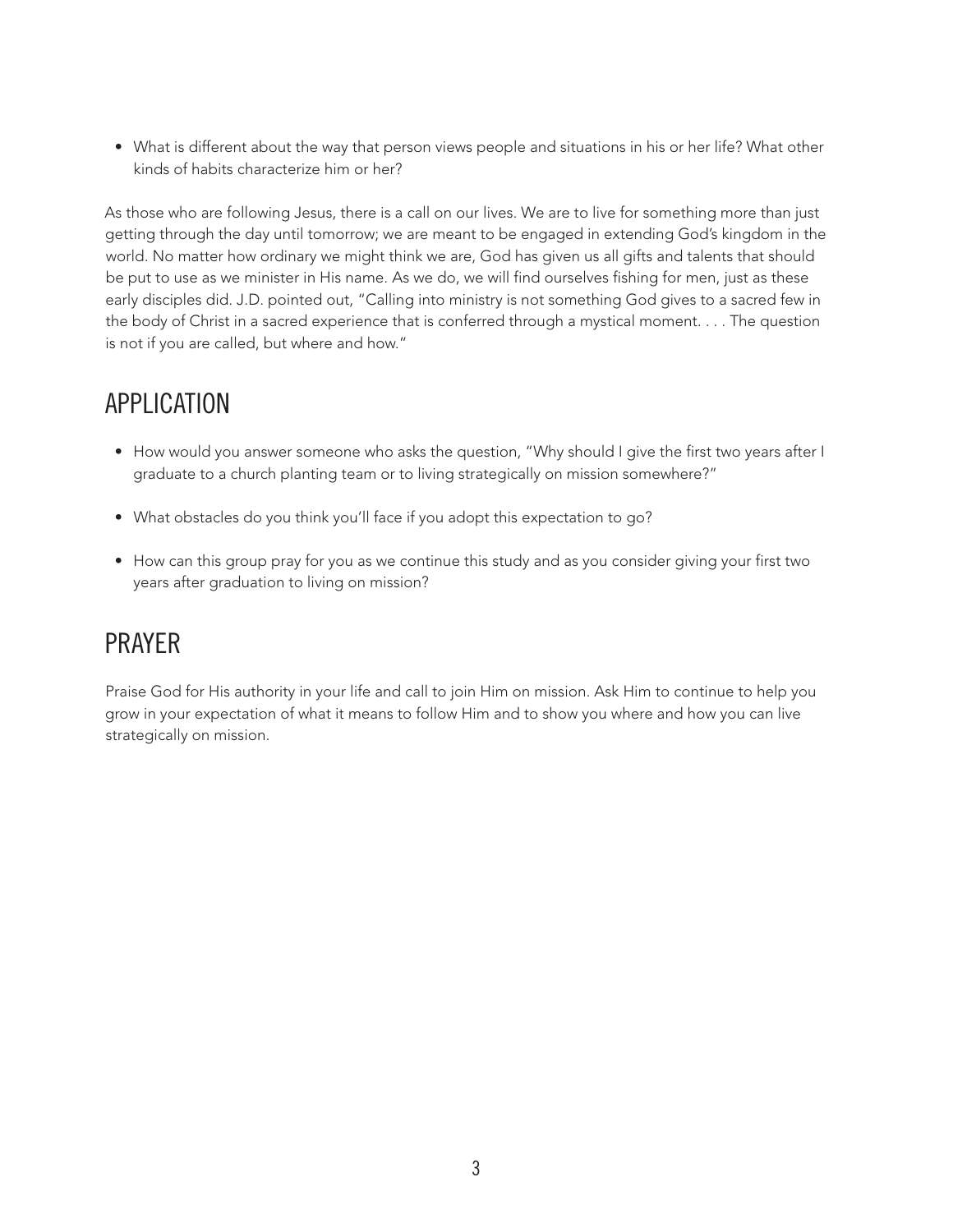

# SESSION 2: CALLING AND STRATEGY **ACTS 11:19-21; ACTS 13:1-4; PROVERBS 22:29**

#### MAIN POINT

You were created for the glory of Christ among the nations. Seeing your life through that lens changes everything.

# INTRODUCTION

- Who is someone you know that you would say has a special calling from God?
- If some people are specially called to preach or to be missionaries, then does that mean the rest of us are off the hook in terms of telling people about Jesus here and around the world? Explain.

While it is true that there are some people God chooses to send to specific places at certain times for special service, God's mission for the world involves every believer. In today's video and study, we'll take a look at the calling to go and the strategy by which God desires every believer to participate in fulfilling His mission. How am I going to spend my life for the glory of God among the nations?

### UNDERSTANDING

#### WATCH THE VIDEO, "SESSION 2: CALLING AND STRATEGY."

#### ASK A VOLUNTEER TO READ ACTS 11:19-21.

- How would you describe the relationship between calling and strategy for these ordinary people who founded the church at Antioch?
- How would you describe the relationship between calling and strategy in your own life currently? How do you envision it after you graduate?

Among the fleeing evangelists were a small group of daring souls. Luke did not mention their names, only their places of origin—Cyprus and Cyrene. Persecuted and scattered did not mean a change in purpose. In fact, being scattered opened new opportunities for believers to engage the lost. When they began sharing with Gentiles about the good news of the Lord Jesus, lives were changed as hearts turned to Christ. The Lord was working in conjunction with these faithful servants as they took advantage of the opportunities that presented themselves in the place where they found themselves.

• What is your feeling on pioneering gospel ministry in a place it has not previously been? Does it excite you? Intimidate you? Explain.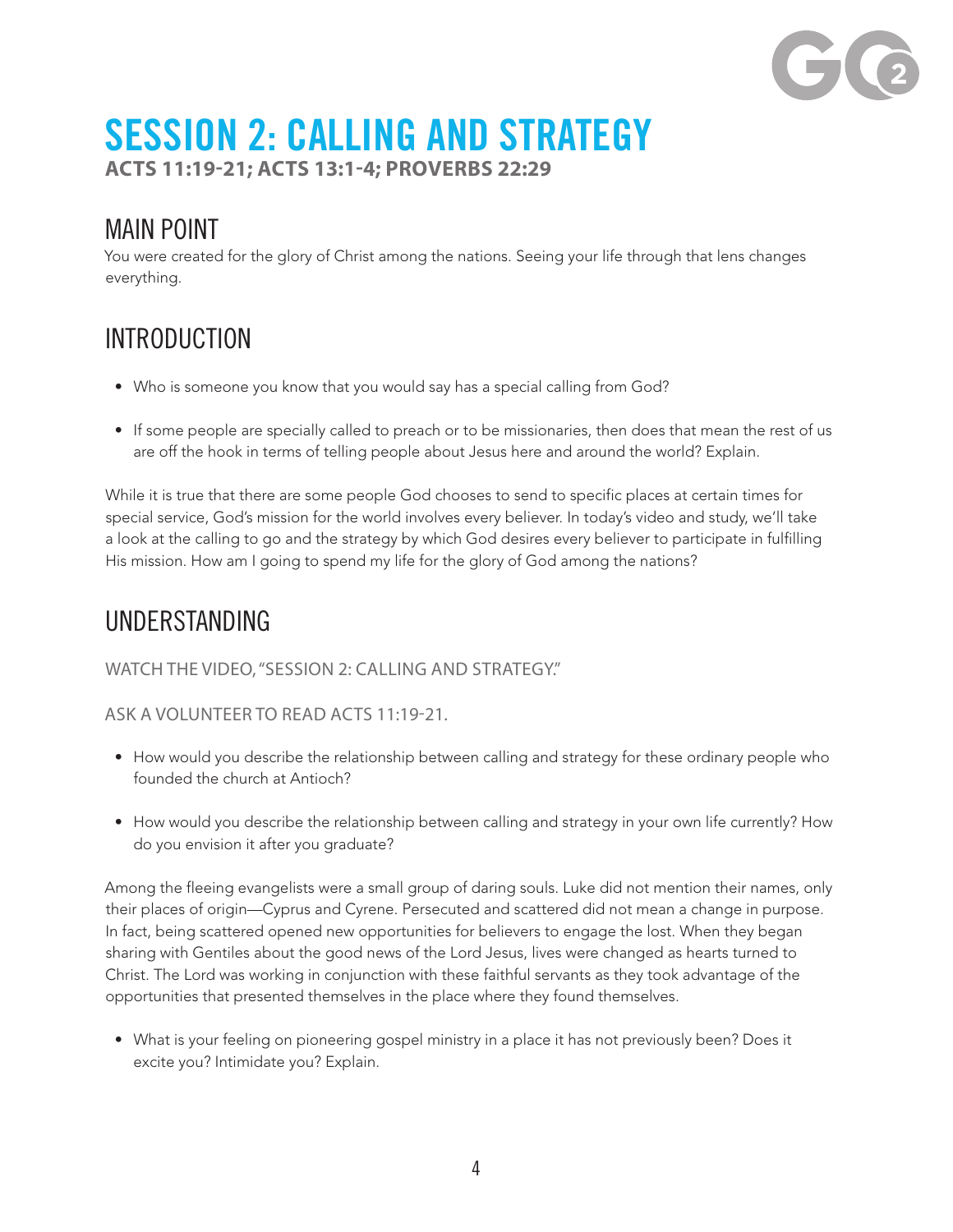• What opportunities are before you now for new ministry that you may never have again in another time and place?

#### ASK A VOLUNTEER TO READ ACTS 13:1-4.

- Considering that the church at Antioch was thriving and growing as it was, why would God call Paul and Barnabas to go somewhere else?
- What do we learn about calling and strategy from the church at Antioch?
- What does it say about us if we stay where we are comfortable and our own needs are met rather than going where we might be uncomfortable but can meet the needs of other people?

As David pointed out in the video, everyone at the church in Antioch was called and living on mission. However, God called Paul and Barnabas to go where there was need. Out of their service in the thriving and growing Antioch church, God called Paul and Barnabas to the mission field. With the prayer and full support of the believers at Antioch, they would travel as missionaries to new frontiers to share the gospel story.

• What does it mean to you to know that God sets each of us apart for specific acts of service to Him and His kingdom? How would our church function differently if we really believed God has set us aside for His work, like the early church did?

#### ASK A VOLUNTEER TO READ PROVERBS 22:29.

- How does this proverb speak to the calling and strategy of believers on mission for the glory of God?
- In the video, David and J.D. addressed the question, "Can two years really make a difference?" Based on the passages from Acts 11; 13; and Proverbs 22:29, how would you answer that question?

The unnamed, persecuted, and scattered believers in Acts 11:19-21 continued to use the skills they had to make a difference for the glory of God right where they lived, not knowing how long they would be able to live there. The church at Antioch sent Paul and Barnabas off to use the skills God had given them on mission among unreached people groups for as long as God directed them to. When we put God first by serving Him with excellence wherever we go and whatever we do, He will move and bring light to the nations. As David put it in the video session, "God's got this whole thing rigged, if we will see it through the lens that He's called us to see our lives through."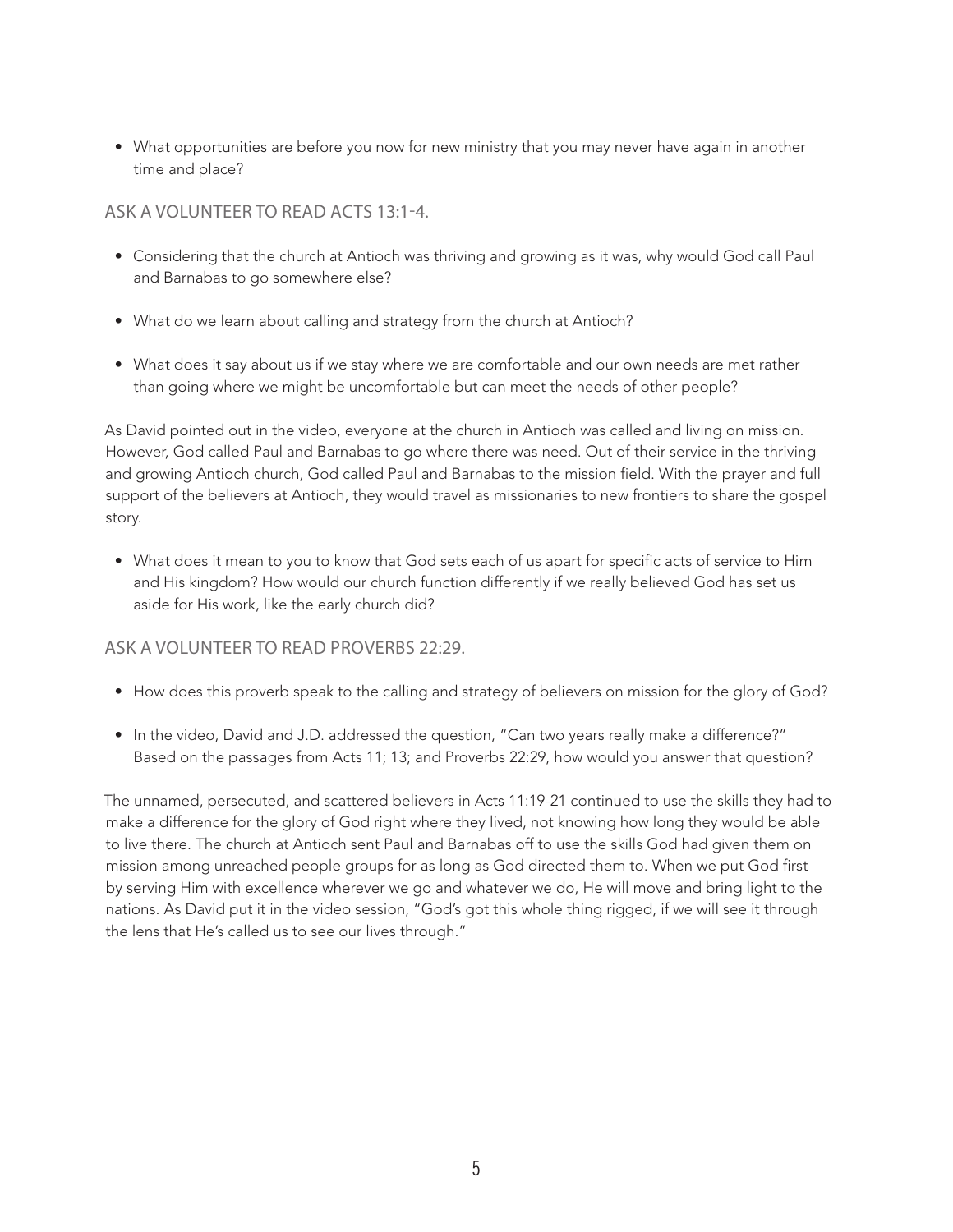# APPLICATION

- As you consider what it would mean to "tithe your career" by spending at least the first two years living strategically on mission, what struggles (if any) with calling and/or strategy are you wrestling with?
- J.D. pointed out that in the 10/40 window where unreached people groups primarily live, there are 2 million Americans in secular employment. Have you yet considered looking for a job in some part of the world where there is great spiritual need? Why or why not?
- How can this group pray for you as you seek to live on mission in your present circumstance? As you seek to live on mission after you graduate?

### PRAYER

Thank God for already knowing how He will receive glory from your life spent on mission for Him. Thank Him for calling you to live on mission and for equipping you with the skills and courage you need to do so. Ask Him to help you trust Him completely as you seek to honor Him first with your career.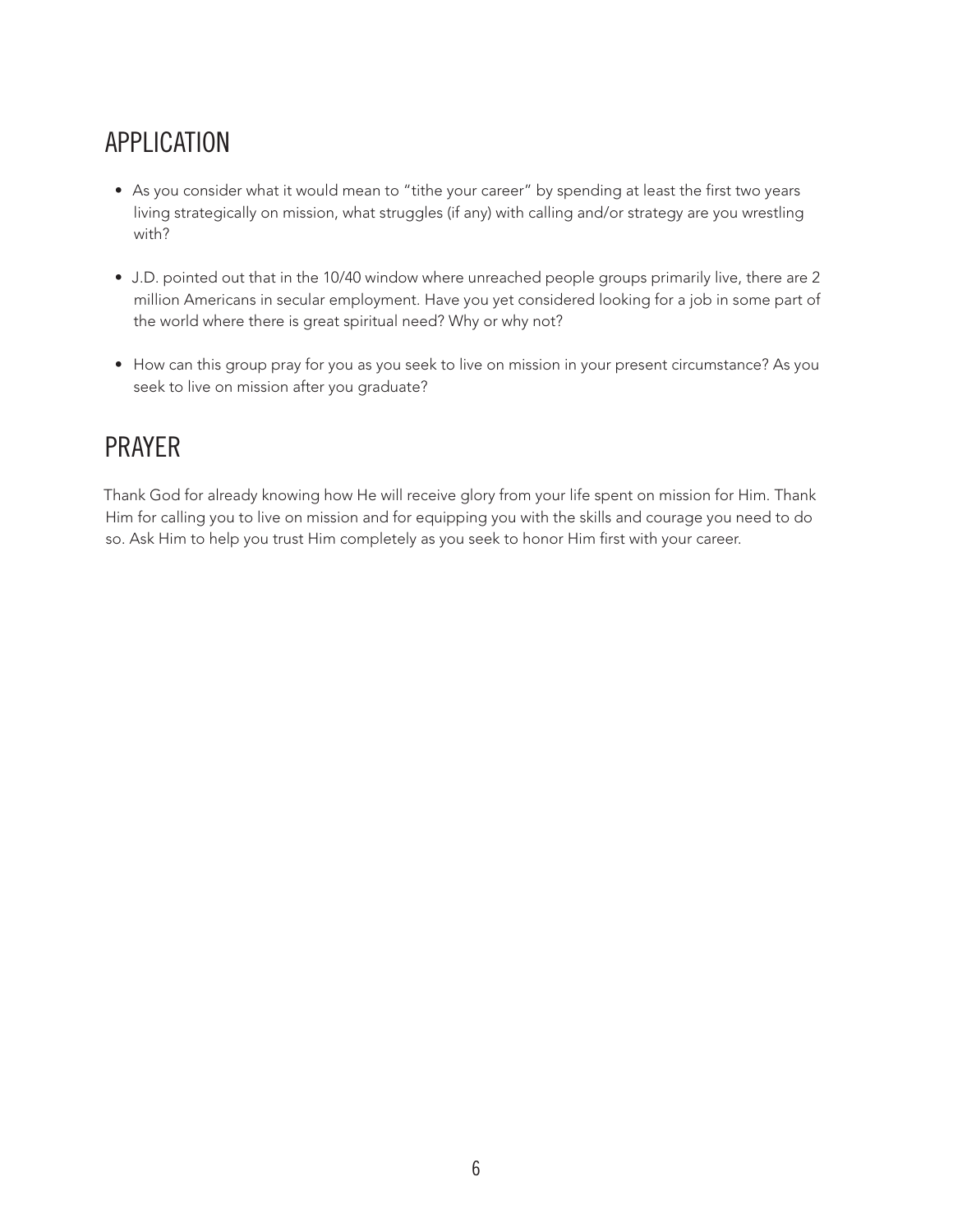

# SESSION 3: OBSTACLES AND QUESTIONS **ROMANS 10:13-15; HEBREWS 12:1-3**

#### MAIN POINT

We must be aware of the obstacles that could keep us from answering the call to share the gospel to unreached and under reached people groups.

# INTRODUCTION

- When you think about going overseas to serve on mission for two years, what are your greatest fears or concerns?
- What reaction or advice have you received so far from family and friends, either for or against the idea of giving up your first two years after graduation to live strategically on mission?
- How would you counsel someone who asks, "What should I do right now to prepare to go live on mission when I graduate?"

God created us to be passionate people, filled with a desire to be fully committed and all in to Him and His mission. We run into obstacles, though, when we pour our passion into lesser things. Passions or concerns about things like money, relationships, hobbies, causes, and opportunities are not bad, but they pale in comparison to the life to which we've been called. Because we are sinners living in a sinful world with sinful people, we will certainly run into obstacles that could keep us from answering the call to share the gospel to unreached and under reached people groups. The passion you feel for living your life on mission, then, will only be fueled and sustained by intimacy with Jesus and a grasp of the depth of spiritual need that exists in the world.

### UNDERSTANDING

WATCH THE VIDEO, "SESSION 3: OBSTACLES AND QUESTIONS."

#### ASK A VOLUNTEER TO READ ROMANS 10:13-15.

- What truths are inherent to the life of every person in verse 13?
- How does verse 13 speak into the calling and mission of every believer?
- How do verses 14-15 help you better understand the importance of living strategically on mission for Jesus?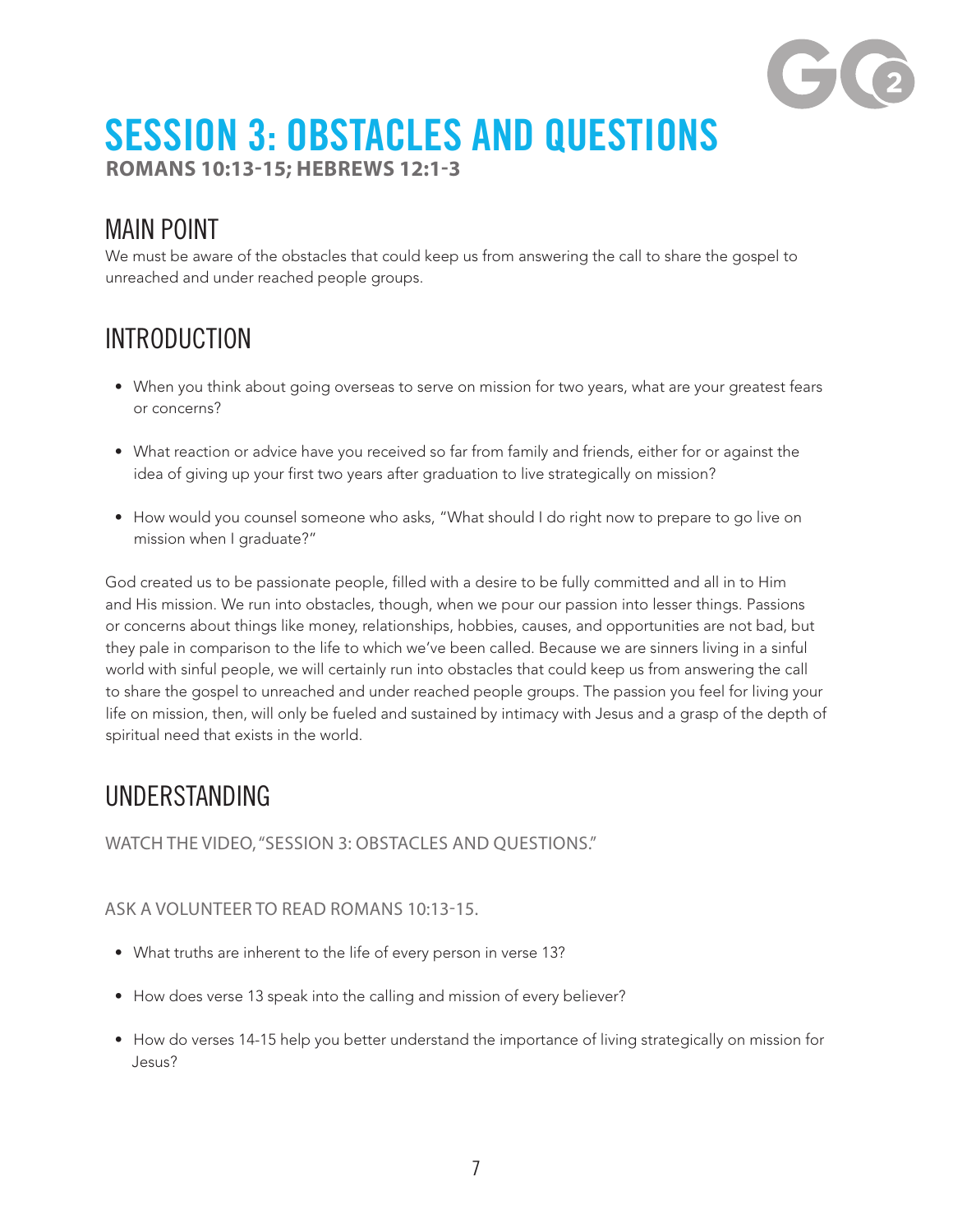In the video, David talked about "functional universalism" as an obstacle to believers living on mission. But Paul let us know clearly in Romans 10 that people must hear the gospel to call on the name of Jesus and be saved. It is not through seeing God's handiwork in creation (see Rom. 1:20) that people are saved. It is not through our own good works (see Rom. 9:32) that we are saved. No one will be saved apart from hearing the gospel, believing in Christ as Savior, and confessing Him as Lord. We are God's chosen instruments through which He declares His gospel message to the world.

- Do you, or have you ever, operated under the idea that in the end, people who never hear about Jesus are going to be OK? Explain. How would continuing to operate by that belief impact your own decisions about living on mission and sharing the gospel?
- Why do you think God chose people to spread the gospel? What do we learn about God from His choice to spread the gospel through people like us?

#### ASK A VOLUNTEER TO READ HEBREWS 12:1-3.

- In the video session, J.D. and David talked about some common obstacles that could keep us from answering the call to share the gospel to unreached and under reached people groups. What does Hebrews 12:1-3 say to do about those obstacles?
- Why do you think the writer separated those things that divide our focus into "sin" and "everything that hinders" in this passage?
- What are some things that aren't necessarily sin, but might keep us from living on mission?
- What would it look like for you to keep your eyes fixed on Jesus (v. 3) for the rest of your life, as you make decisions about your career?

J.D. and David named obstacles like a lack of intimacy with Jesus, expectations of parents and other relationships, and functional universalism as common hindrances to living on mission. The writer of Hebrews understood there would be such hindrances to fully following Jesus, and he instructed us to lay them aside so that we might run freely toward God's kingdom purposes. We find the only life that satisfies (John 10:10) when we step through temporary, worldly concerns as we look to and run to Jesus and His eternal kingdom. Not only this, but God says we get our needs thrown in as well. So, when we feel like we are distracted and out of position, we need to simplify our pursuits, repent of our sins, and remind ourselves of the incredible work of the cross and the grace He desires to give to all people.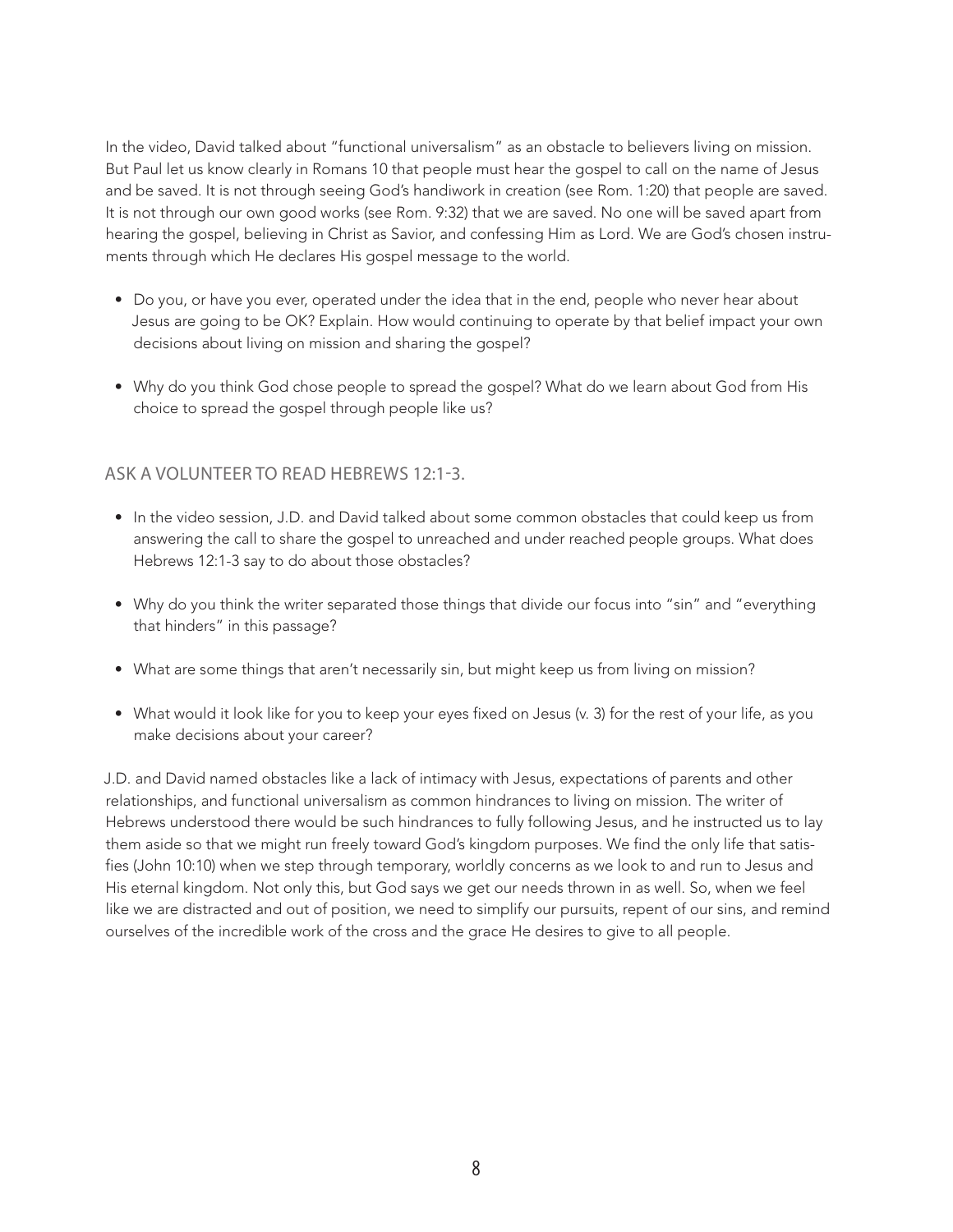# APPLICATION

- This session ended with Q&A. Are there any questions that weren't addressed that you would like to discuss?
- How do you respond to the statement: "This is a unique time of your life and the likelihood of you [giving up two years to live strategically on mission] decreases as time goes on"?
- How can this group pray for you as you consider the obstacles and questions you have about giving up the first two years after graduation to live and work somewhere strategically on mission?

### PRAYER

Thank Jesus for His work on the cross and call on your life to share that good news with other people who have never heard it. Ask Him to help you identify the obstacles that keep you from living your life on mission for Him. Invite Him to fill your heart with compassion for those who have not yet heard about Jesus and to provide opportunities even now to make disciples.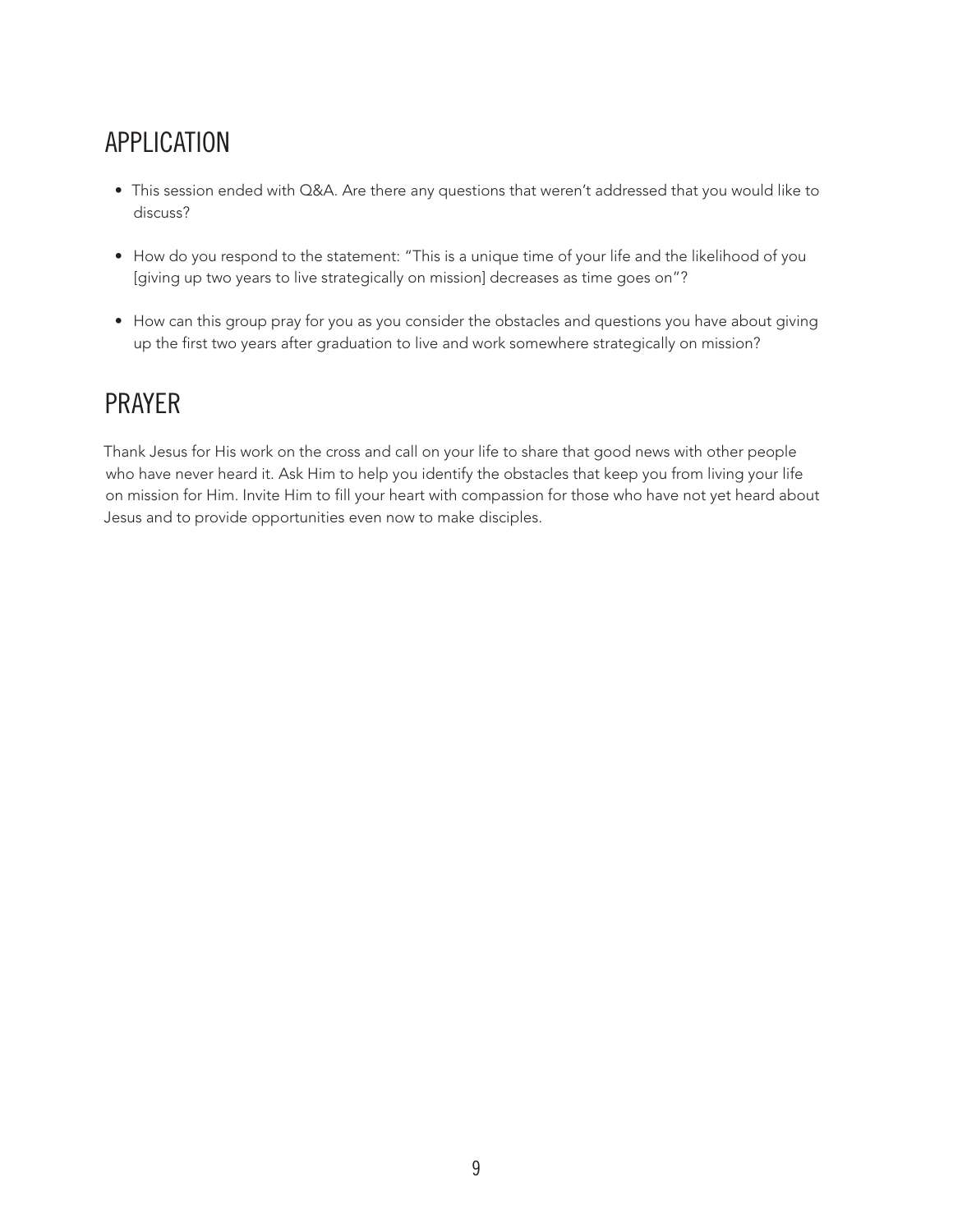# SESSION 4: ARE YOU WILLING? **1 PETER 2:4-7; PHILIPPIANS 3:7-14**

#### MAIN POINT

The cost of following Jesus is great, but He is worth it.

# INTRODUCTION

- Who are some people you know or have read about in the Bible who were willing to follow God at any cost?
- Who are some people you know or have read about in the Bible who were not willing to follow God at any cost?
- What would compel a person to follow Jesus by living strategically on mission at any cost?

In the fourth and final video session, we'll be reminded that whatever you give up, whatever you endure, Jesus is worth it. The gospel is worth it. Are you willing to start the conversation about what truly following Jesus by going and making disciples might look like in your life?

#### UNDERSTANDING

#### WATCH THE VIDEO, "SESSION 4: ARE YOU WILLING?"

• What thoughts or questions did J.D.'s remarks bring to your mind in this final video segment?

#### ASK A VOLUNTEER TO READ 1 PETER 2:4-7.

- In what two different contexts is the word "precious" (or "honored" in the CSB) used in these verses?
- What are some different things people might mean by saying that Jesus is precious to them?
- What are some signs that Jesus and His gospel message are truly precious to us?

What David and J.D. have been sharing throughout the video study echo Peter's words here. Knowing Jesus and experiencing His preciousness is not something limited to a few special believers. First Peter 2:7 says that if you believe in Jesus, then He is precious to you. To those who are saved, there is no sliding scale of preciousness; to all who are saved, He is worth following at any cost.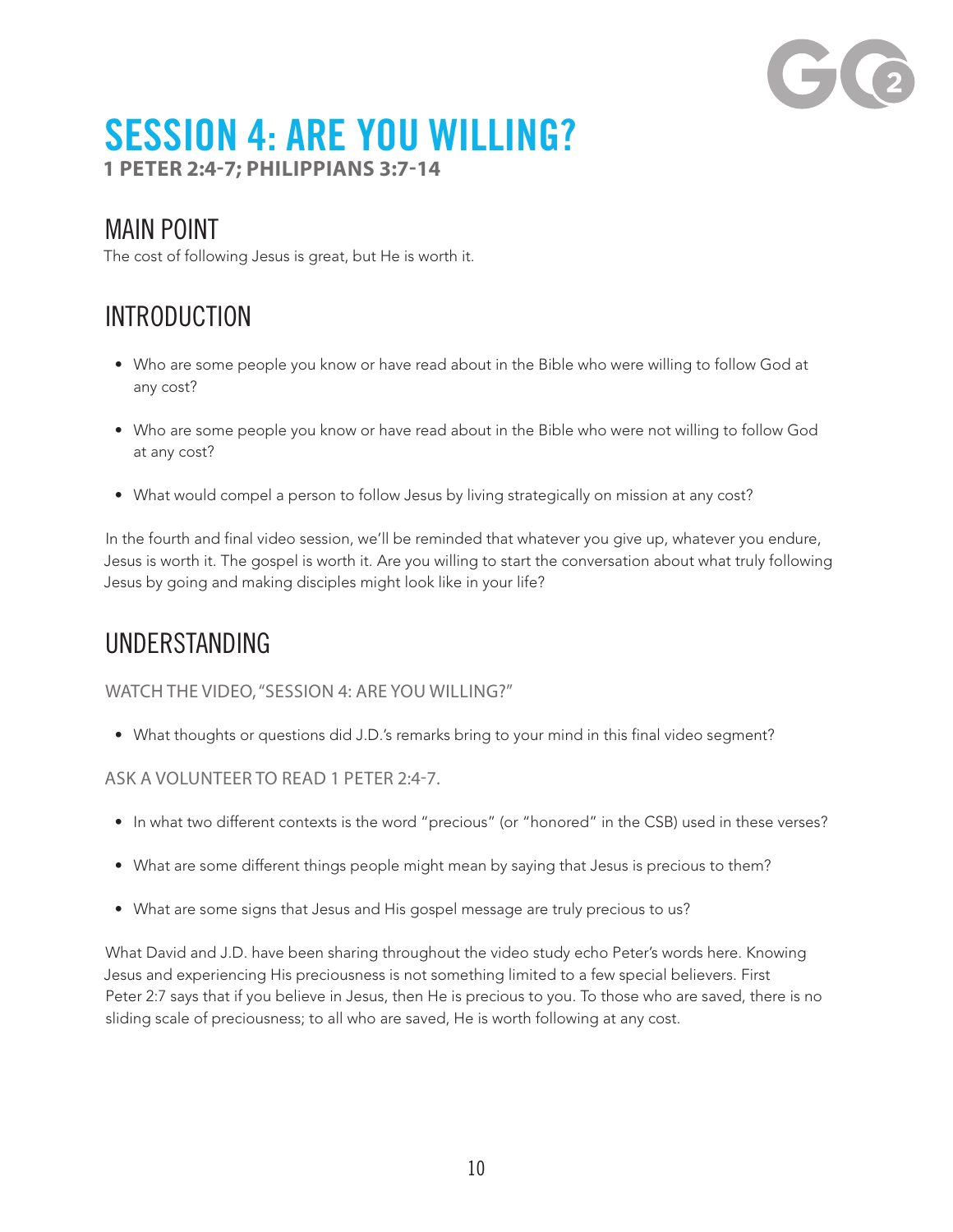#### ASK A VOLUNTEER TO READ PHILIPPIANS 3:7-14.

- What is the relationship between knowing Christ like Paul described here and following Him at any cost?
- After telling the story of Fajar coming to faith and choosing to follow Jesus at any cost, J.D. said, "It is hypocritical for us to say 'Amen' to Fajar's story and not be willing to do what it takes to get the gospel to people like Fajar." Why is that true?
- We all wrestle with the difference between simply cheering about stories like Fajar's as spectators, and living in a way that affirms we cheer as kingdom builders and participants ourselves. What do Paul's words in verses 12-14 tell you to do about that struggle?

Jesus is precious. Because He is precious, knowing Him means sharing with Him in His life and in His death. We do this by trading our earthly desires for His eternal purposes, living strategically on mission for the glory of God. J.D. explained, "The gospel is only good news if it gets there on time.

#### APPLICATION

- J.D. challenged you to "Put your 'Yes' on the table and let God put it on the map." What will that look like for you practically?
- What is one tangible step you will take to share the gospel with those who do not know Jesus?
- In regards to the ways you've been challenged and encouraged in this study, how can this group pray for you and help you going forward?

### PRAYER

Praise Jesus that He is worth anything you give to Him and any earthly gain you give up in pursuit of Him. Ask Him to continue to show you how you can live strategically on mission for His glory in these days. Ask Him to open doors of opportunity and for boldness to step through those doors.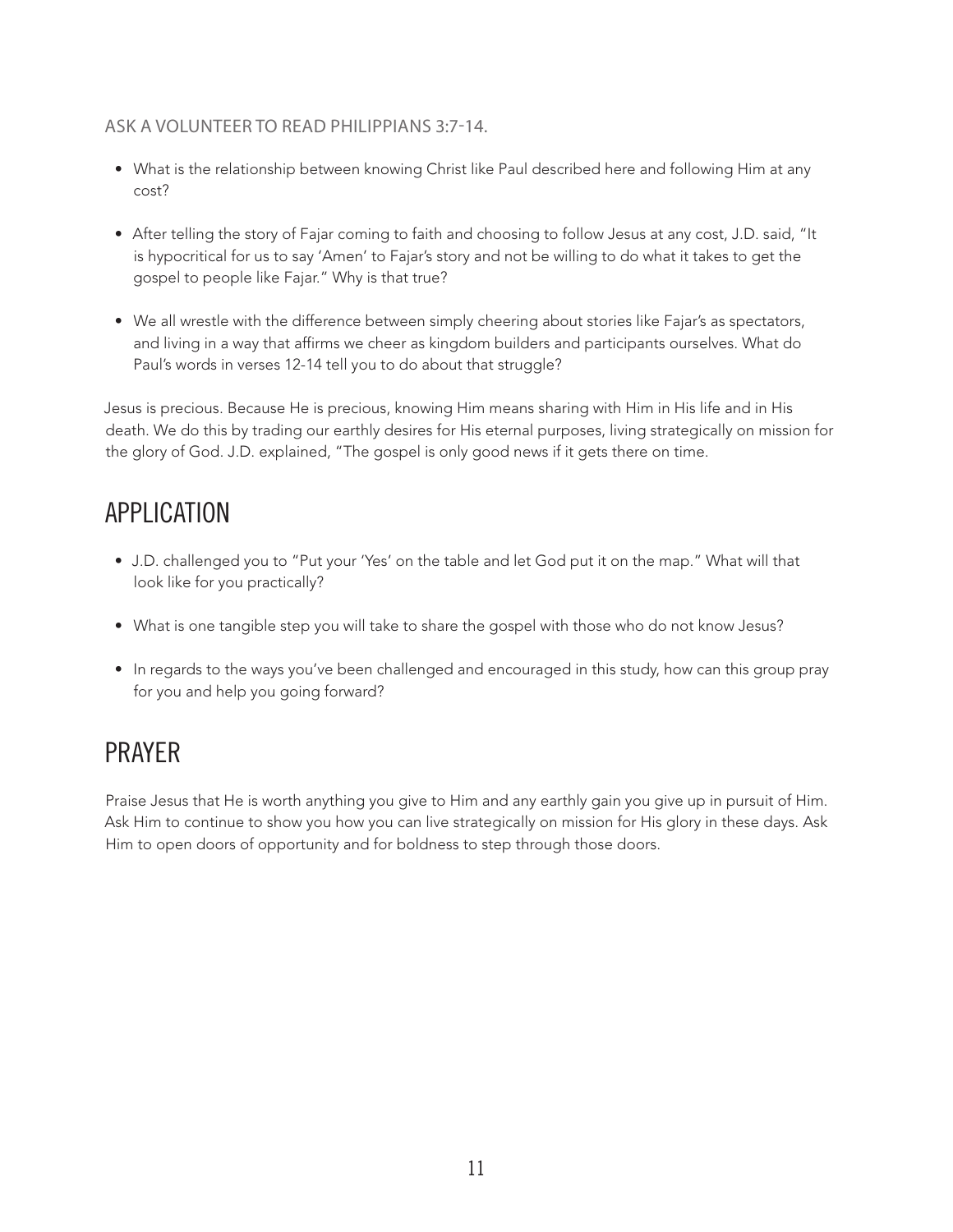TWO YEARS. ONE CITY. ONE MISSION.



#GO2YEARS GO2YEARS.NET